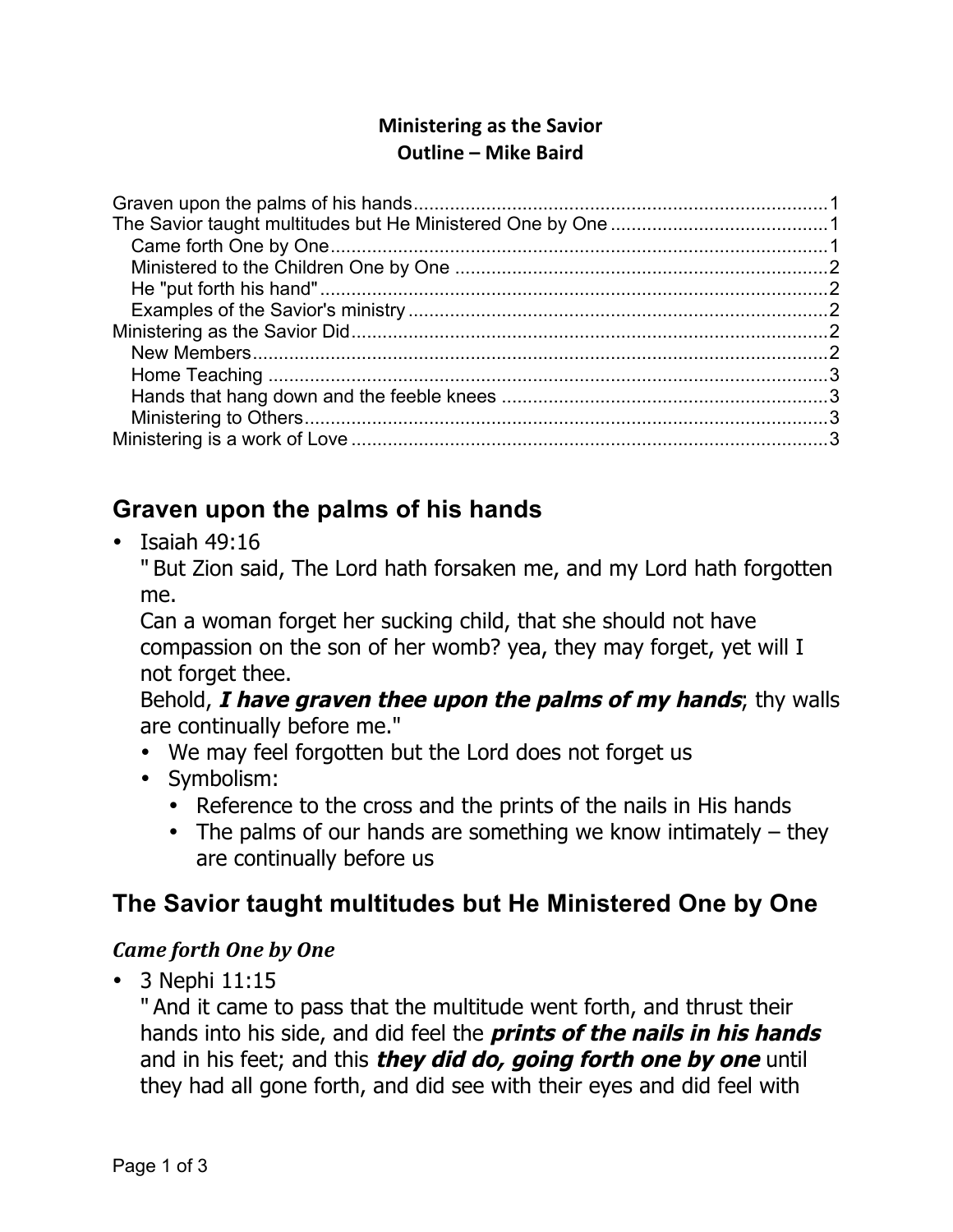their hands, and did know of a surety and did bear record, that it was he, of whom it was written by the prophets, that should come."

- The Savior ministered to them one by one
- Did feel the prints of the nails pointing back to Isaiah 49:16 • The

### <span id="page-1-0"></span>*Ministered to the Children One by One*

• 3 Nephi 17:21

" And when he had said these words, he wept, and the multitude bare record of it, and he took their little children, one by one, and blessed them, and prayed unto the Father for them."

## <span id="page-1-1"></span>*He "put forth his hand"*

• Thomas S Monson

" Not only by precept did Jesus teach, but also by example. He was faithful to his divine mission. He stretched forth his hand that others might be lifted toward God." ("With Hand and Heart", Jan 1995 Ensign <https://www.lds.org/ensign/1995/01/with-hand-and-heart?lang=eng> )

• Matt 8:2-3 " Lord, if thou wilt, thou canst make me clean. And Jesus put **forth his hand**, and touched him, saying, I will; be thou clean. And immediately his leprosy was cleansed"

## <span id="page-1-2"></span>*Examples of the Savior's ministry*

- Luke 18:35-43 Blind man who cried "Jesus, thou Son of David, have mercy on me
- Mark 1:31
- Mark 5:23
- Luke 8:49–50, 52, 54–55

## <span id="page-1-3"></span>**Ministering as the Savior Did**

#### <span id="page-1-4"></span>*New Members*

• Moroni 6:4

" And after they had been received unto baptism, and were wrought upon and cleansed by the power of the Holy Ghost, **they were numbered** among the people of the church of Christ; and their names